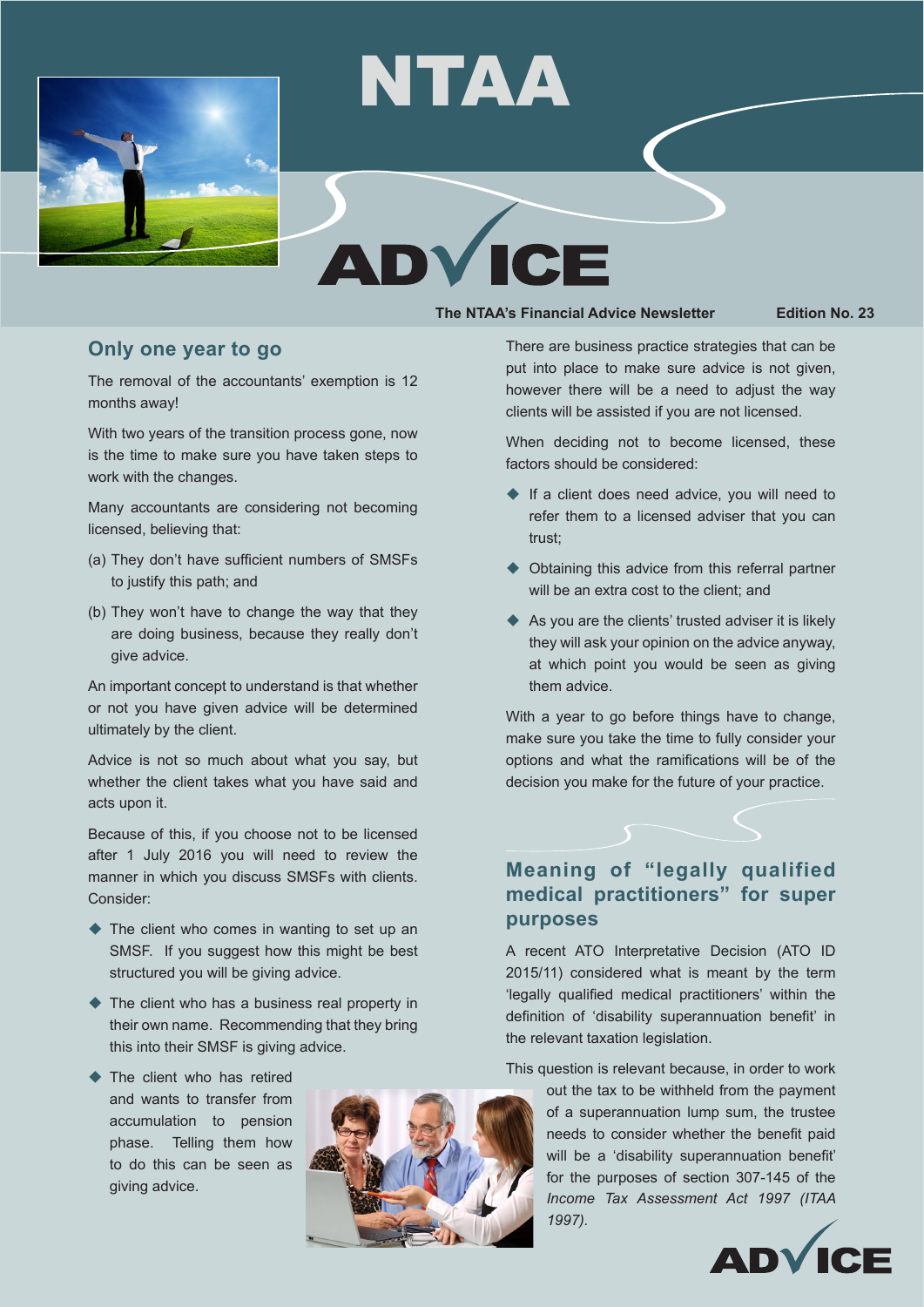The term 'disability superannuation benefit' in S.307-145(1) is defined as follows:

*Disability superannuation benefit means a superannuation benefit if:*

- *(a) The benefit is paid to an individual because he or she suffers from ill-health (whether physical or mental); and*
- *(b) 2 legally qualified medical practitioners have certified that, because of the ill-health, it is unlikely that the individual can ever be gainfully employed in a capacity for which he or she is reasonably qualified because of education, experience or training.*

The Commissioner considers that in this context, the term 'legally qualified medical practitioners' should be construed as referring to those who are legally qualified under the relevant legislation to practice medicine in Australia.

The requirement in paragraph (b) of the definition of 'disability superannuation benefit', involves providing an opinion about whether the two individuals in question are "legally qualified".

It was decided in this ATO ID that the term 'legally qualified medical practitioners', within the definition of 'disability superannuation benefit', is not a defined term in taxation legislation.

The Commissioner instead relies on its ordinary meaning, and takes the view that 'legally qualified medical practitioners' are persons who have general or specialist registration with the Medical Board of Australia (MBA).

It is the Commissioner's view that persons who have general or specialist registration with the MBA are legally qualified medical practitioners for the purposes of the definition of 'disability superannuation benefit'. Also, for a benefit to be a disability superannuation benefit, certification must have been provided by 2 medical practitioners as opposed to other types of health practitioners.

It is important to discuss this aspect of a potential claim with any clients who may be in such a situation to ensure that they meet their obligations as trustee and meet the legislated requirements for release.



### **SMSF liable to repay contributions received in breach of director's duties**

A recent decision of the Victorian Court of Appeal concerned a business that had borrowed to make large superannuation contributions to an SMSF, after which the business went into liquidation.

In this case, Australasian Annuities Pty Ltd (AA) borrowed \$2.5 million from a bank in 2007. The sole director of AA had an SMSF, and much of the \$2.5 million was contributed to this SMSF.

In 2009,AA went into liquidation, and the liquidators of AA brought a claim against the trustee of the SMSF to recover at least part of the \$2.5 million.

The liquidators' first attempt to recover the money failed before the Supreme Court in 2013, and the liquidators then appealed.

One argument of the liquidators on appeal was that the money should be returned because the trustee of the SMSF had provided no consideration in return for the money, and therefore should be forced to make restitution by paying the money back.

However, the majority held that the trustee of the SMSF did in fact provide valuable consideration

> in exchange for the contributions (the consideration being the obligations of the SMSF trustee to provide beneficiaries with the rights and benefits under the rules of the fund). Because of this view, the liquidators' argument failed.

> The liquidators also argued that the SMSF was liable to return money because of the

principle of "knowing receipt". That is, the SMSF received property (money) that had been misapplied or transferred pursuant to a breach of fiduciary duty or trust, and the SMSF had knowledge of this.

This second argument was successful. The sole director of AA was held to have breached his fiduciary duties in borrowing money, mainly for the benefit of himself and his wife.

It was also held by the majority that the SMSF had knowledge (through the mind of one of the directors of the corporate trustee, who was instrumental in the relevant transactions) that the money was received in breach of fiduciary duty.

Accordingly, the trustee of the SMSF was liable to pay back money to the liquidators of AA.